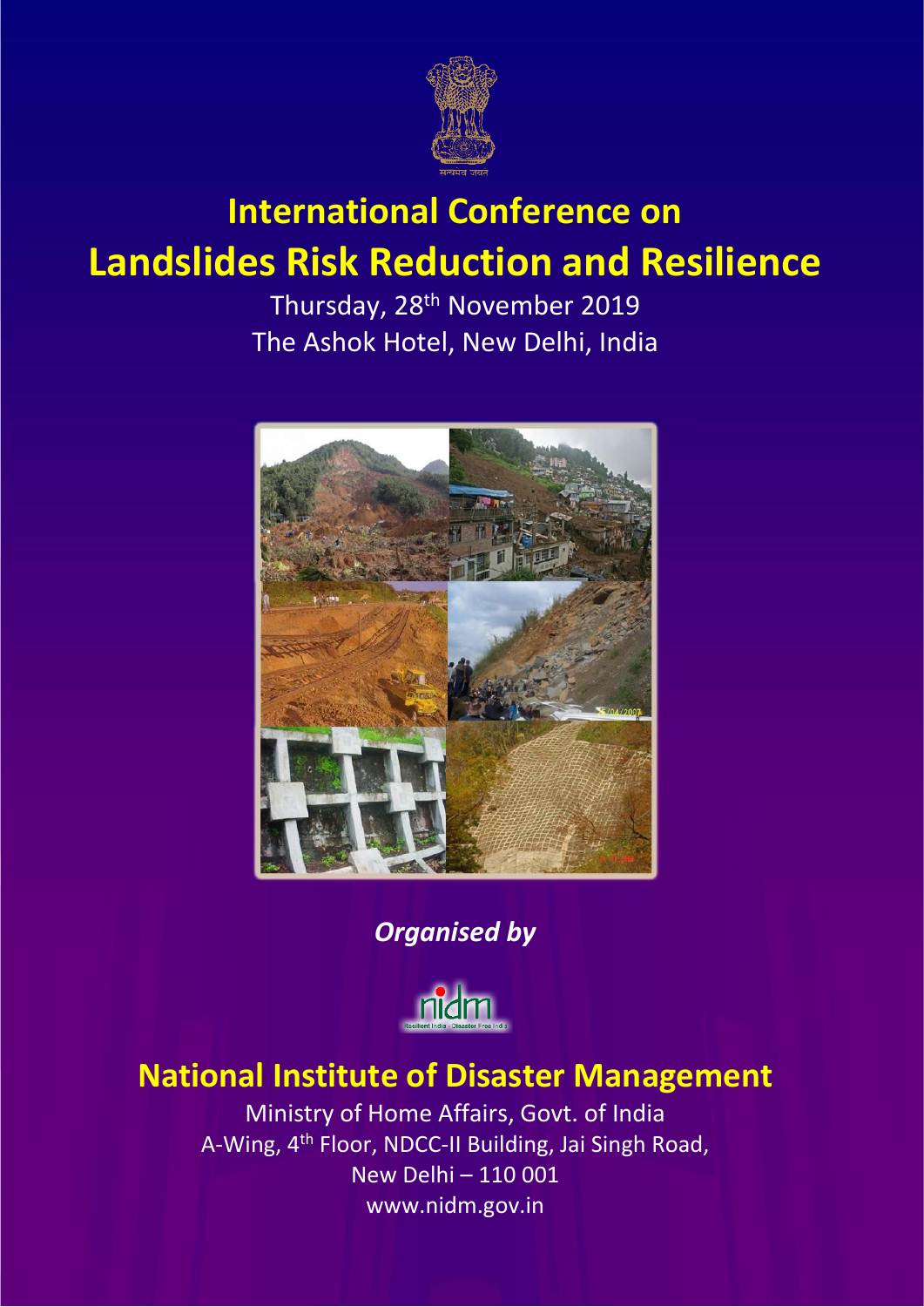### **International Conference on Landslides Risk Reduction and Resilience**

Thursday, 28th November 2019, The Ashok Hotel, New Delhi, India

#### **BACKGROUND**:

NIDM has been mandated by Sub-section 8 and 9, Section 42, Chapter 7 of Disaster Management Act 2005 to develop training modules and educational materials, undertake training, research, documentation and publication for capacity development and dissemination of knowledge / information related to disaster management, assist in formulation of policies, plans, strategies and frameworks for disaster risk reduction and resilience as well as promote awareness among different stakeholders for enhancing human capacity to avoid, prevent, mitigate, prepare, respond and recover efficiently in a proactive, holistic and integrated manner. The Institute has been organizing various training courses and conducting seminars / workshops / conferences covering wide spectrum of themes at the national and international levels besides publishing several training modules and other documents including case studies, templates and disaster reports. This Conference on Landslides Risk Reduction and Resilience 2019 offers a valuable opportunity to network with colleagues from many countries who share the same goals. Scientists, experts and functionaries in hazards and disaster risk management are invited to participate in this International Conference on Landslides Risk Reduction and Resilience 2019. The Conference will explore these issues from the view point of SFDRR, SDGs, climate change, urbanization, ecosystem and community based approach for enhancing the resilience. The role of science and technology as well as governance and administration role along with affected community will be focus of the conference.

#### **INTRODUCTION:**

Landslide disasters have fetched global concern in recent years. The ubiquitous disasters cost enormous human fatalities and billions of economic losses around the world. Based on Global Fatal Landslide database 2004-2016, globally in 4,862 distinct landslide events 55,997 fatalities were recorded (earthquake triggered landslide events were not taken in account in this study). Continent-wise, Asia suffers the maximum damages / losses due to landslides and among the Asian countries, South Asian nations are the worst sufferers and even among South Asian countries India is one of the worse affected by landslides.

As landslides are frequent and widespread, the annual cumulative losses worldwide amount to tens of billions of USD in terms of lost property, environmental damage, repair works, and the maintenance of defence measures. As per Geological Survey of India, the window of economic loss due to landslides may reach between 1-2% of the gross national product in many developing countries.

India, the seventh-largest country in the world apropos of area, is persistently being knocked by landslides of varied magnitude throughout the history. The landslides vulnerable areas are spread over 21 States and 4 Union Territories including J&K, Ladakh, Himachal Pradesh, Uttarakhand, Arunachal Pradesh, Assam, Meghalaya, Mizoram, Manipur, Nagaland, Sikkim, Tripura, Kerala, Karnataka, Tamil Nadu, Andhra Pradesh, Goa, Maharashtra, Madhya Pradesh, Chhattisgarh, Andaman & Nicobar and Puducherry.

NIDM proposes a one day International Conference on Thursday, 28<sup>th</sup> November 2019 at The Ashok Hotel, New Delhi, for the Government and International agencies/ functionaries of the relevant Ministries / Departments / Institutions to share and exchange knowledge/ information on Landslide Risk Reduction and Resilience including some important national initiatives and international agreements/ frameworks on DRR including Disaster Management Act, National Disaster Management Plan, National Disaster Management Policy, Standard Operational Procedures on Disaster Management and various Guidelines on different types of disasters and related functions including natural strategy for landslide mitigation and thematic landslide mitigation Plan.

The International Conference will focus towards landslide risk reduction, understanding and reducing landslide disaster risk, wider and stronger framework for the landslide risk reduction network will be launched at International Conference by the delegates/resource persons. NIDM will also collaborate with education / training / research institutes under the respective Ministry / Department for organizing trainings, workshops and meetings as well as publication and documentation / development of IEC materials with focus on various activities related to disaster risk reduction and resilience.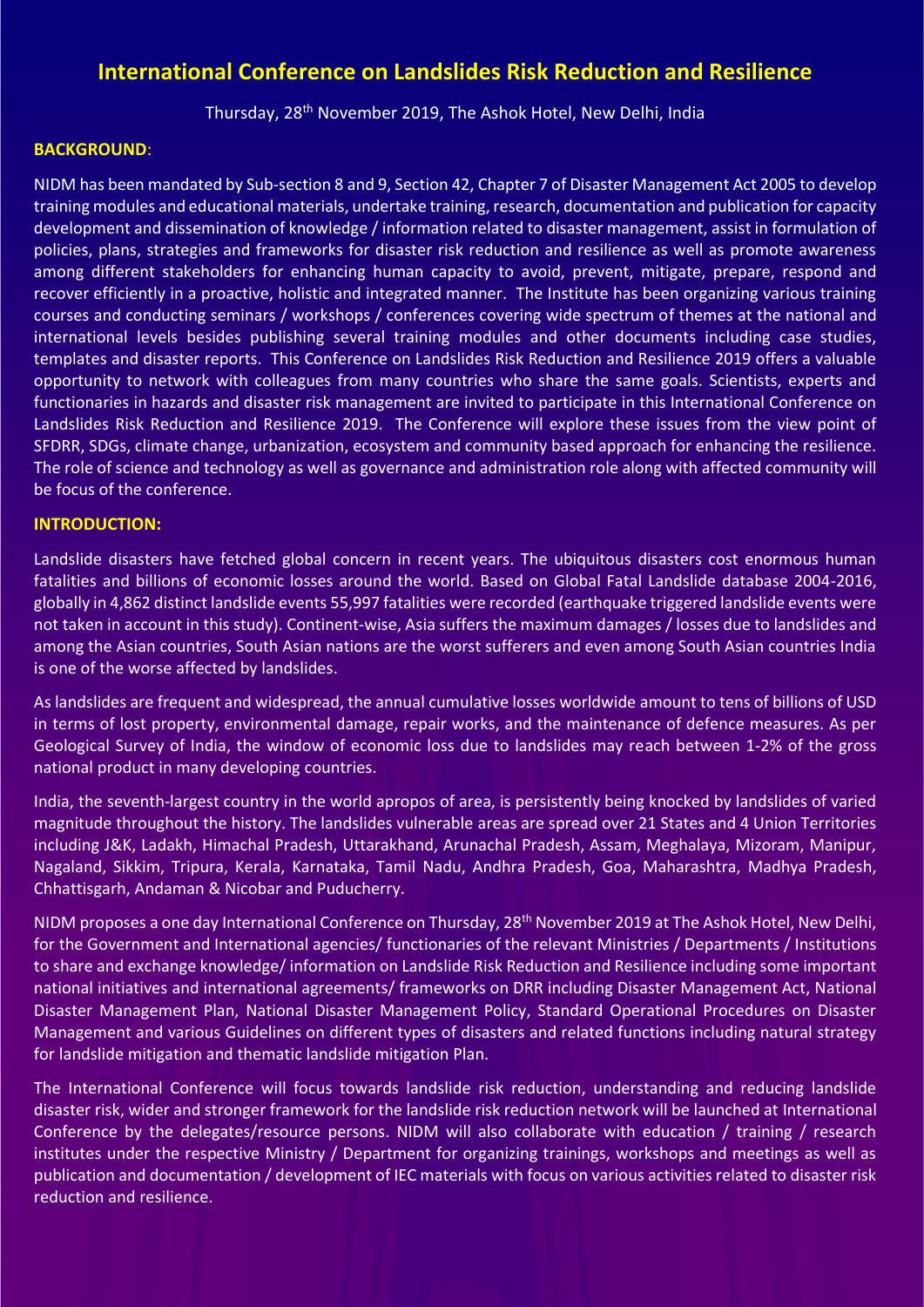The programme involves senior level resource persons, experts, professionals and functionaries who have very long and meaningful experiences with vast knowledge on the subject. During the programme, there will be presentations, and panel discussions on landslide risk reduction, sharing of ideas and expertise related to landslide disaster risk reduction and resilience with scope, advantages and limitations as well as issues, challenges and opportunities in managing landslide disaster events including the ethical perspectives. Government of India has established a wellstructured disaster management system defining roles, responsibilities and procedures for different stakeholders as well as allocation of adequate funds through different mechanisms for undertaking activities on DRR&R. It has also laid down guidelines, procedures and protocols for Landslide Disaster Management functionaries.

Session themes for the conference cover a rich and diverse range of research topics. We hope this Conference take initiatives to forge better solutions to reduce future risks and threats of landslide hazards with multi-hazard perception.

#### **OBJECTIVES:**

The aim of Conference is to explore and debate the most recent advances in a discipline. This will be directed towards understanding past and present processes and through different approaches involve in landslide risk reduction and resilience with the following objectives:

- To enhance the understanding of the issues and solutions on governance and administration for landslides risk reduction and resilience
- To discuss about current practices in the landslides risk assessment, mitigation and monitoring technologies for landslide risks and resilience with case examples
- To highlight the environmental and emerging issues in context with urbanization, development and climate change
- To share experiences related to community based landslides risk reduction and resilience
- To disseminate information related to national and local strategies for landslides risk reduction and resilience as well as to develop a network mode roadmap for addressing the gaps by engaging with the institutions, researchers and experts

#### **SPECIAL FOCUS IS GIVEN TO:**

- Governance and administrative issues and support for LRR&R
- Tools, techniques and technologies for LRR&R
- Impact of climatic change, development, urbanization, and population growth for LRR&R

#### **TARGET GROUP:**

The target groups for this conference are delegate including expert and relevant functionaries from the government and international agencies, academics and research institutes.

#### **CALL FOR PARTICIPATION:**

Participants are invited from relevant disciplines and sectors working on disaster management, administration, response, training, research, academic, professional related to LRR&R etc. Interested participants may enrol for register latest by 10<sup>th</sup> November, 2019. No Registration fee is required for participation. However, participation will be limited by invitation and confirmation from the organizers.

#### **CALL FOR PAPERS:**

The International Conference on Landslides Risk Reduction and Resilience invites academicians, social workers, policy makers and other stakeholders to send original research abstracts / full paper, case studies formatted according to the given format to surya.nidm@nic.in before 7<sup>th</sup> November, 2019. Accepted papers will be published with ISBN/ISSN No.

#### **DATE AND VENUE:**

The programme will be organized on Thursday, 28<sup>th</sup> November 2019 at Banquet Hall, 3<sup>rd</sup> Floor, The Ashok Hotel, New Delhi, India